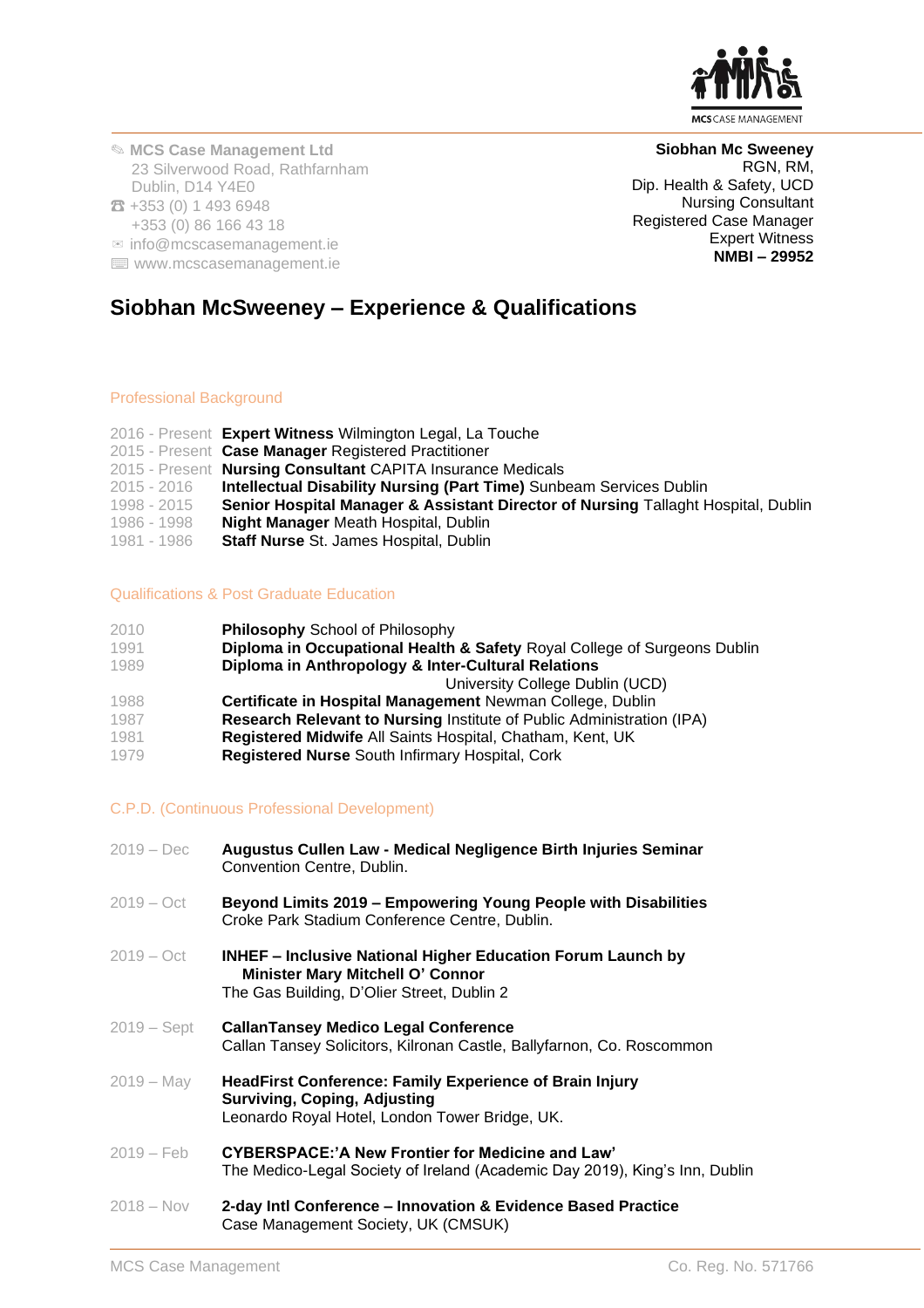

| Dublin, D14 Y4E0<br>$23 + 353(0)$ 1 493 6948 | <b>Siobhan Mc Sweeney</b><br><b>&amp; MCS Case Management Ltd</b><br>RGN, RM,<br>23 Silverwood Road, Rathfarnham<br>Dip. Health & Safety, UCD<br><b>Nursing Consultant</b><br>Registered Case Manager<br>+353 (0) 86 166 43 18<br><b>Expert Witness</b><br>$\equiv$ info@mcscasemanagement.ie<br><b>NMBI-29952</b><br>■ www.mcscasemanagement.ie |
|----------------------------------------------|--------------------------------------------------------------------------------------------------------------------------------------------------------------------------------------------------------------------------------------------------------------------------------------------------------------------------------------------------|
| $2018 - Sept$                                | <b>Cerebral Palsy Conference</b><br>Brain Injury Group, London, UK                                                                                                                                                                                                                                                                               |
| $2018 - Sept$                                | <b>Pathways to Progress, Medico Legal Conference</b><br>CallanTansey Solicitors, Markree Castle, Collooney, Co. Sligo                                                                                                                                                                                                                            |
| $2018 - June$                                | 2 Day International Case Management Conference<br>BABICM (British Association of Brain Injury Case Managers),<br>Birmingham, UK                                                                                                                                                                                                                  |
| $2018 - May$                                 | 2 Day Traumatic Brain Injury Conference<br>International Conference, Washington (Arrowhead, USA)                                                                                                                                                                                                                                                 |
| $2018 - May$                                 | <b>Introduction to Children First</b><br>Training Course, Ireland (Tulsa, Children First)                                                                                                                                                                                                                                                        |
| $2018 - May$                                 | <b>Complaints</b><br><b>Data Protection</b><br><b>Diversity</b><br><b>Financial Crime</b><br><b>Health Safety and Environment</b><br><b>Information Security</b><br><b>Social Media</b><br><b>Treating Customers Fairly</b><br>MDG, Part of CAPITA PLC                                                                                           |
| $2018 - May$                                 | Maternity, Media & the Law Conference<br>Wilmington Legal - La Touche                                                                                                                                                                                                                                                                            |
| $2018 - Apr$                                 | <b>Living with Spinal Cord Injury</b><br>Conference, Dublin (Spinal Injuries, Ireland)                                                                                                                                                                                                                                                           |
| $2018 - Apr$                                 | <b>Child Brain Injury</b><br>Conference, London (Brain Injury Group, UK)                                                                                                                                                                                                                                                                         |
| $2018 - Jan$                                 | <b>Neurological Music Therapy (Webinar)</b><br><b>CMSUK (Case Management Society, UK)</b>                                                                                                                                                                                                                                                        |
| $2017 - Nov$                                 | Positively Supporting People with Intellectual Disability & Autism - Whose<br>behaviour challenges - Building the Right Supports<br>Praxis Care Conference, Dublin, Ireland                                                                                                                                                                      |
| $2017 - Nov$                                 | <b>Caring for the Carer</b><br>Occupational Health Nurses Association of Ireland Annual Conference, Dublin,<br>Ireland.                                                                                                                                                                                                                          |
| $2017 - May$                                 | 2 day International Case Management Conference<br>BABCIM, CMSUK and VRA Conference, Nottingham, UK                                                                                                                                                                                                                                               |
| $2016 - Nov$                                 | What the Future Holds for Disability Services<br><b>Praxis Care Conference</b>                                                                                                                                                                                                                                                                   |